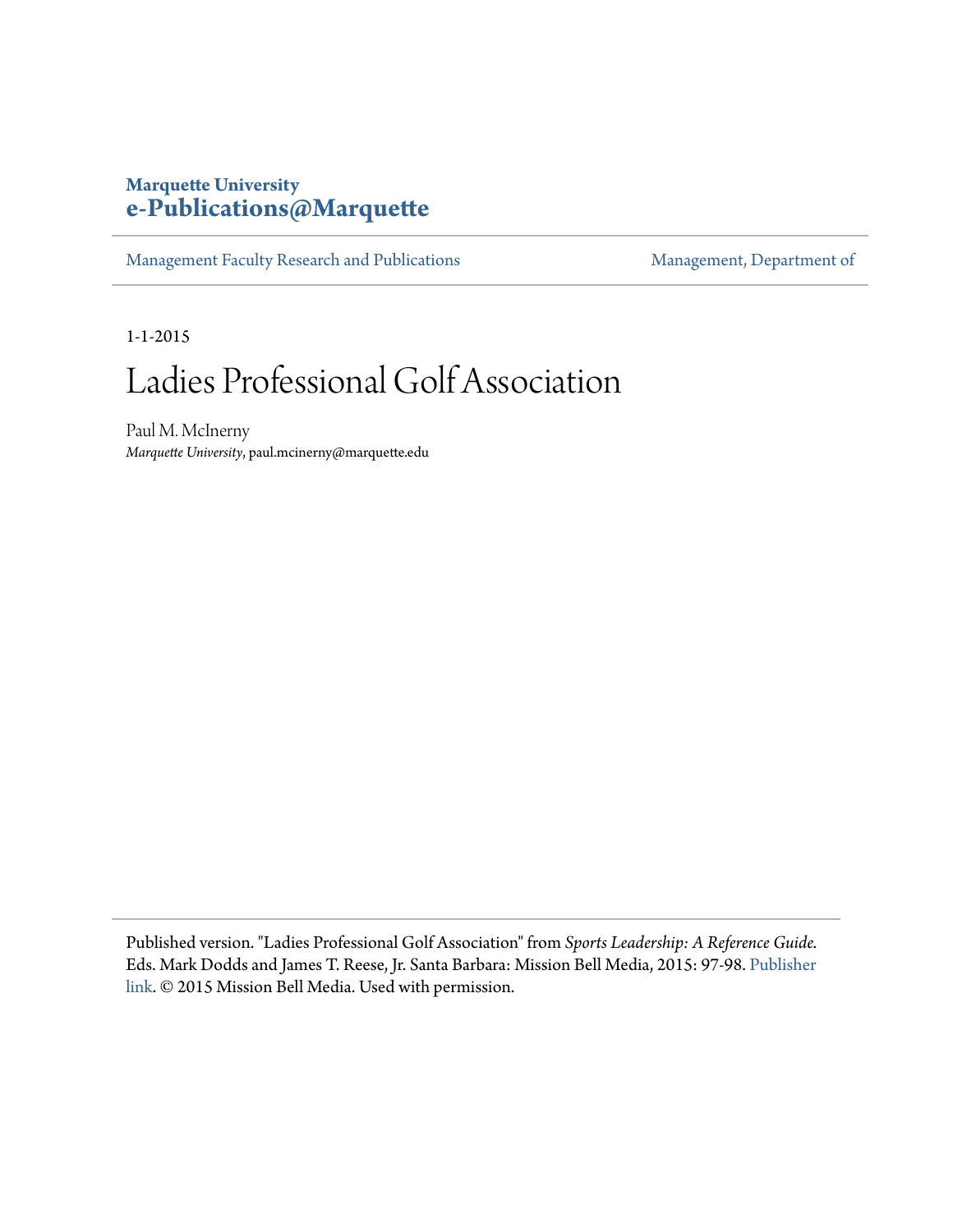# L

#### **Ladies Professional Golf Association**

Golf was one of the first sports to welcome women athletes; in the United States, the inaugural women's amateur championship was held in 1895. While golf flourished among women as an amateur endeavor, the acceptance into professional competition eventually was realized. Legally formed in 1950, the Ladies Professional Golf Association (LPGA) is one of the oldest organizations of professional women athletes. The LPGA is headquartered in Daytona Beach, Florida, and consists of two branches that touch just about every aspect of golf---the playing tour and the teaching and club professionals division.

The LPGA came to fruition in May 1949, replacing a failed earlier effort to associate. Players agreed to form the LPGA at the Eastern Open in Essex Falls, New Jersey, and immediately hired Fred Coraran, also employed by Wilson Sporting Goods, as tournament manager. The official Articles of Incorporation as a nonprofit entity were reviewed at a tournament in Wichita, Kansas, and then formally signed on October 9, 1950, in New York by players Patty Berg, Helen Dettweiler, Sally Sessions, Betty Jameson, and Helen Hicks. Also credited as charter members were Alice Bauer, Marlene Bauer Hagge, Bettye Mims Danoff, Opal Hill, Marilynn Smith, Shirley Spork, Louise Suggs, and Babe Zaharias, a multiple-sport standout and Olympic Gold-medalist. Berg served as the first LPGA president. From

its beginning, the LPGA took a nondiscriminatory stance, opening membership to players of all races while scrutinizing courses for segregation policies. Althea Gibson became the first African American player on the tour in 1963. Gibson, before taking up golf, was a star tennis player winning Wimbledon twice and the U.S. Open.

 $\pmb{\mathsf{s}}$ 

Starting with 13 members, the LPGA reached 350 touring pros by its 50th anniversary in 2000, and in 2014, the LPGA comprised more than 460 players representing 27 countries. The LPGA Tour has more than 30 tournaments highlighted by five majors: U.S. Women's Open (started in 1950), Wegmans LPGA Championship (1955), Kraft-Nabisco Championship (1983), RICOH Women's British Open (2001), and the Evian Championship (2013). Marquee players through the decades such as Berg, Zaharias, Mickey Wright, Kathy Whitworth, Jan Stephenscn, Nancy Lopez, Annika Sorenstam, Karrie Webb, Se Ri Pak, Michelle Wie, and many others helped drive the LP-GA's popularity growth. Besides the tour events, the LPGA initiated the Solheim Cup in 1990, in which the top U.S. players take on Europe's best every two years as the women's equivalent of the Ryder Cup.

LPGA tournament prize money has grown from \$50,000 in its first year to \$56 million in 2014. The first televised women's golf event was the 1963 U.S. Women's Open. In 1982, the first four rounds of a tournament-celebrity Dinah Shore's tournament-were broadcast live for the first time. By 2014, more than 350 hours of women's golf tournaments were televised.